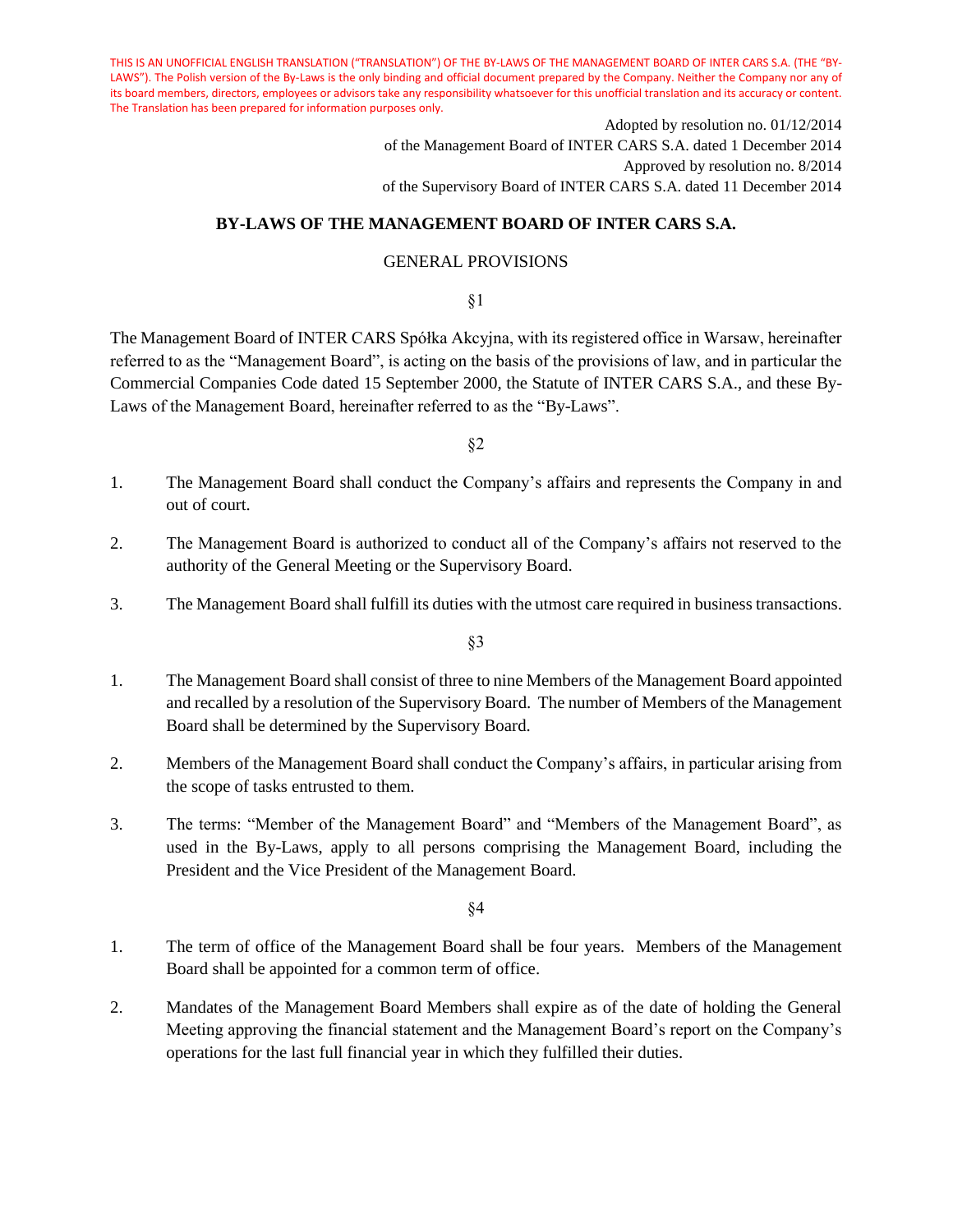3. A Member of the Management Board may hand in his written resignation from his position, by submitting it to the Company, with a copy to the Supervisory Board. The provisions of the Civil Code concerning the termination of a mandate contract by the contractor shall apply accordingly to the submission of a resignation.

§5

The Company shall be represented by two Members of the Management Board acting jointly or one Member of the Management Board acting jointly with a registered proxy.

§6

- 1. The Management Board may appoint registered proxies or attorneys to take actions for and on behalf of the Company.
- 2. In order to appoint a registered proxy, consent of all Members of the Management in the form of a resolution of the Management Board shall be required.
- 3. Each Member of the Management Board may recall a registered proxy.
- 4. A general power of attorney to conduct the Company's affairs on an ongoing basis shall be granted on the basis of a resolution of the Management Board.
- 5. The Management Board may specify, by way of a resolution, the detailed terms of conducting matters related to granting powers of attorney and recording them and maintenance of their records.

- 1. The scope of activities of the Management Board includes conducting the Company's affairs and management of the Company's activity, representing the Company towards third parties and management of its assets within the scope arising from the applicable laws.
- 2. In particular, the scope of activities of the Management Board shall include:
	- 1) acting on behalf of the Company and representing it towards third parties;
	- 2) preparation of the Company's financial statements and the Management Board's reports on the Company's operations on the dates enabling their publication in accordance with the applicable laws;
	- 3) submitting financial statements to the auditor for audit or review;
	- 4) submitting the Management Board's report on the Company's operations and the financial statement for the last financial year with the auditor's opinion and report for assessment of the Supervisory Board;
	- 5) calling the General Meetings, submitting motions to the General Meeting and drafting resolutions of the General Meeting;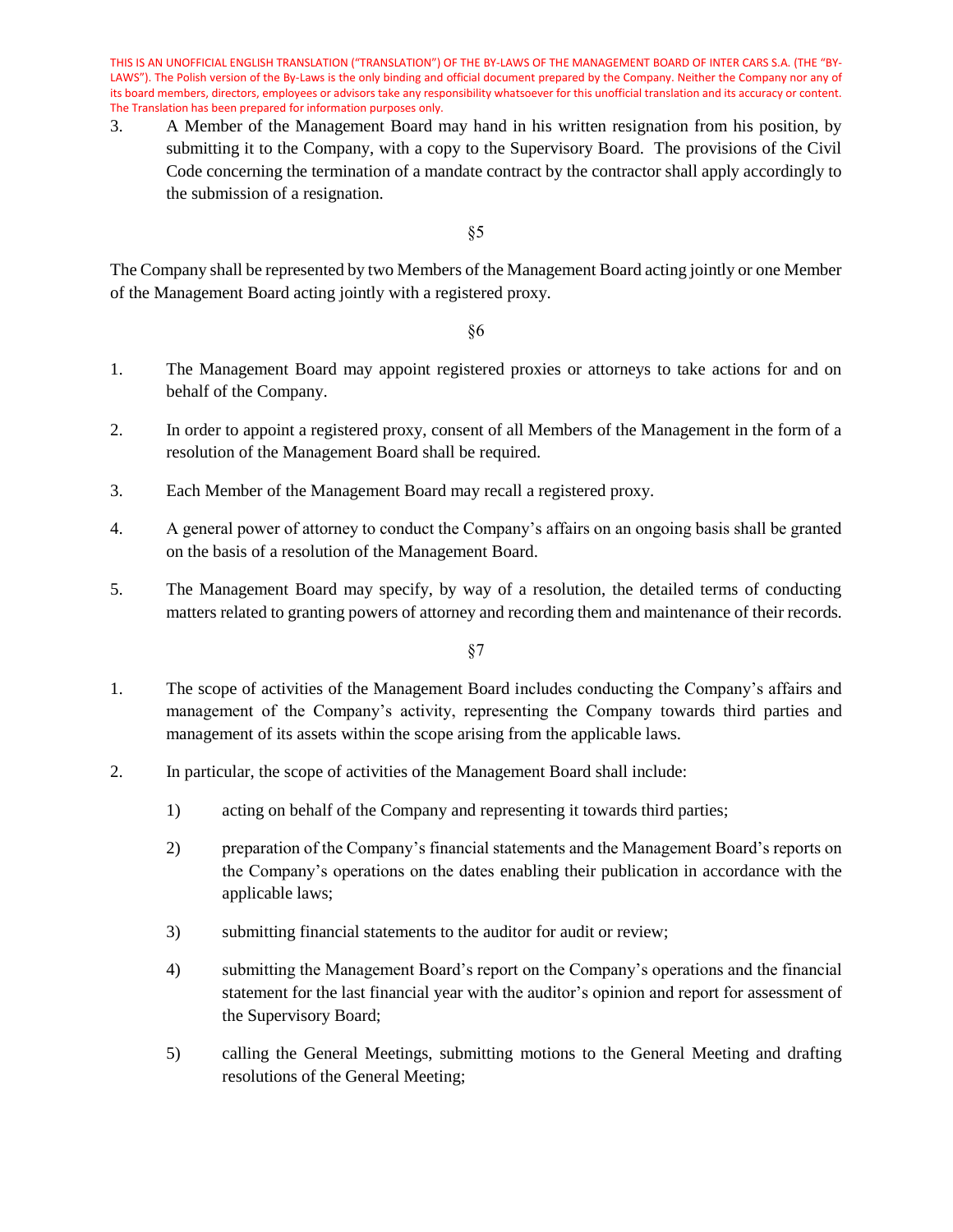- 6) submitting the Management Board's report on the Company's operations and the financial statement for the last financial year with the auditor's opinion and report to the Ordinary General Meeting for review and approval;
- 7) making available materials to the Supervisory Board within the scope of its statutory powers;
- 8) adopting regulations, guidelines and other documents related to the Company's operations, unless they have been reserved to the authority of any other governing body of the Company;
- 9) adopting the Company's strategies and business plans;
- 10) other matters not reserved to the authority of other governing bodies of the Company.

§8

- 1. The Management Board shall be authorized in particular to submit a motion to the Chairman of the Supervisory Board to call a meeting of the Supervisory Board.
- 2. Members of the Management Board shall be authorized to participate in meetings of the Supervisory Board, on the terms set out in its by-laws.
- 3. Members of the Management Board should participate in the General Meeting in such composition as enables to give meritorious answers to the questions asked during the General Meeting.

§9

- 1. The Management Board shall take actions required by law related to the register of entrepreneurs in which the Company is registered.
- 2. The Management Board shall keep a book of minutes of the General Meeting, make it available to the shareholders for review and issue copies of resolutions of the General Meeting certified by the Management Board at their request.
- 3. The Management Board shall keep a book of minutes of the Supervisory Board.

- 1. The Management Board shall act collegially and pass resolutions.
- 2. The following matters shall require a resolution of the Management Board:
- 1) incurring obligations by the Company and disposing of property rights irrespective of the value of such obligations in the following scope:
	- a) incurring credits and loans and other financial obligations (except for leasing agreements);
	- b) issue of bonds and other debt securities of the Company;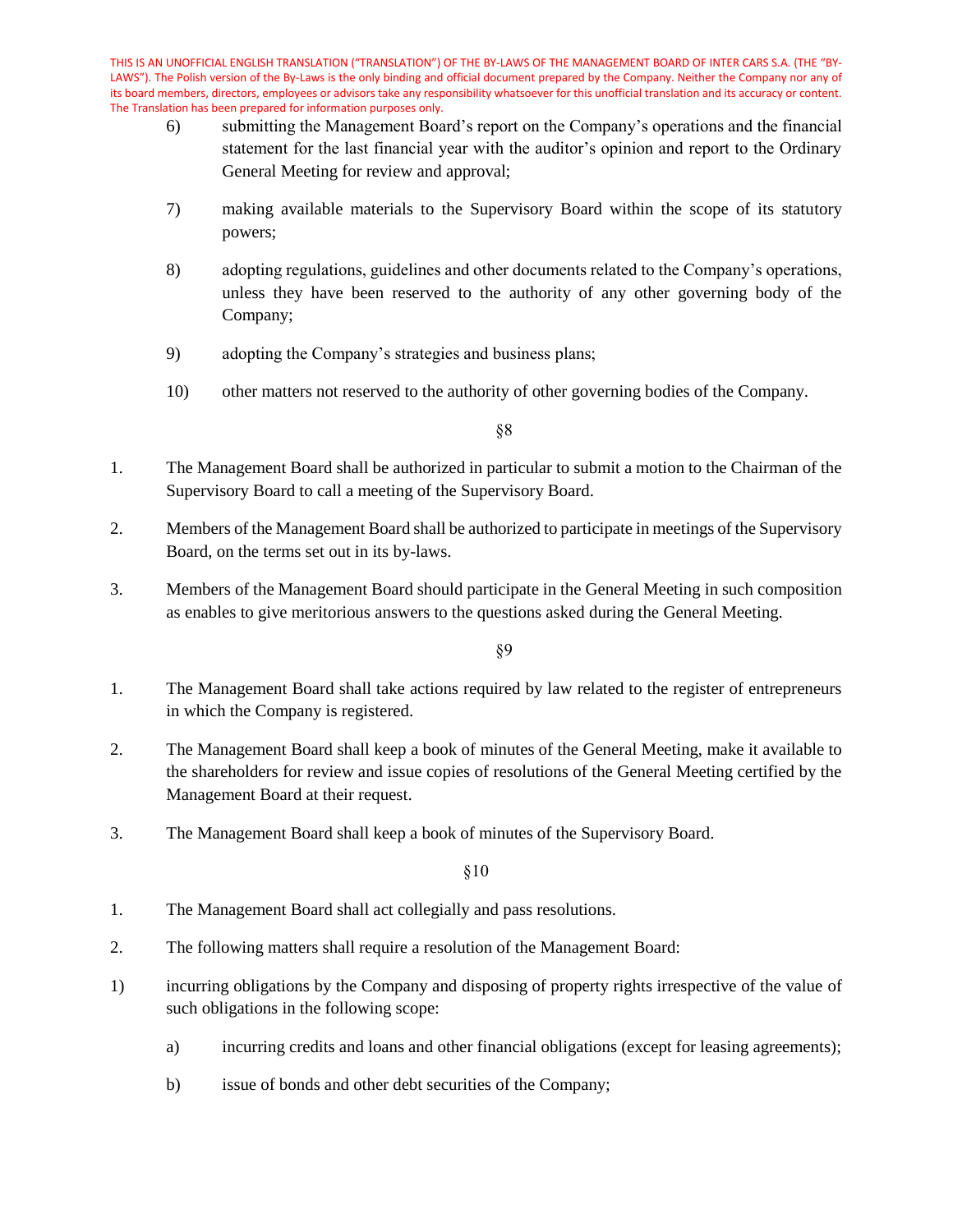- c) establishing mortgages and pledges as well as other security instruments;
- d) issuing, accepting and endorsing bills of exchange;
- e) purchasing, selling and otherwise disposing of real properties, rights of perpetual usufruct or interests in real properties;
- f) purchasing, selling and otherwise disposing of shares in other companies, redeeming shares, making cash and in-kind contributions to companies and subscribing for shares;
- g) selling or otherwise disposing of trademarks or other industrial property rights (in particular, granting exclusive licenses);
- 2) granting guarantees and surety bonds by the Company with the value exceeding PLN 500,000 (except when they are granted in connection with any liabilities of the Company's subsidiaries);
- 3) incurring obligations by the Company in respect of leasing agreements the value of which exceeds PLN 500,000;
- 4) liquidation of the Company's assets of a value exceeding PLN 100,000;
- 5) incurring obligations by the Company and disposing of property rights of a value exceeding PLN 10,000,000, excluding commercial contracts;
- 6) consent to the execution by the Company of a settlement agreement both in pre-litigation procedure and legal proceedings , when the value of subject of the settlement agreement exceeds PLN 500,000;
- 7) undertaking actions by the Company without remuneration, including donations agreements and lending for use, if the value of the obligation exceeds PLN 50,000;
- 8) determination of the terms of extinction of debts by the Company, if their value exceeds PLN 100,000, and the terms of the Company spreading payment of receivables into installments, if their value exceeds PLN 500,000;
- 9) appointment of the registered proxy and granting general powers of attorney to conduct the Company's affairs;
- 10) accepting financial statements, reports on the Company's operations and reports of the Management Board, as a governing body of the Company;
- 11) adopting business plans of the Company;
- 12) adopting the Company's organizational regulations;
- 13) creation, merger and liquidation of companies, business enterprises, branch offices, establishments and representative offices in Poland and abroad;
- 14) calling the General Meeting;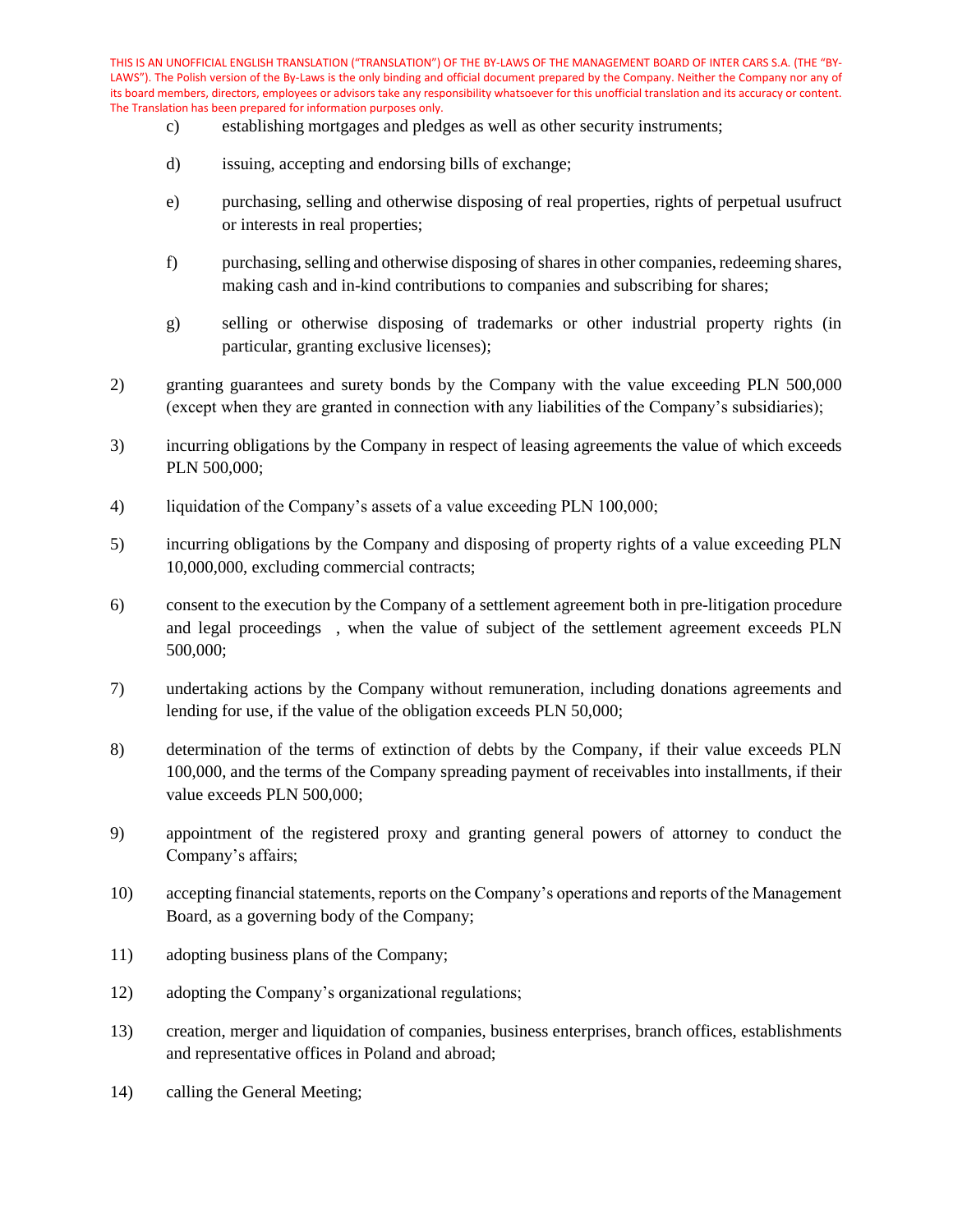- 15) matters submitted by the Management Board for review of the General Meeting or the Supervisory Board;
- 16) accepting motions submitted to the Supervisory Board and the General Meeting concerning distribution of profits and coverage of losses;
- 17) motions to the Supervisory Board to convene a meeting of the Supervisory Board and place particular matters on the agenda;
- 18) other matters which have a significant impact on the Company's operations, placed on the agenda of a meeting of the Management Board by a Management Board Member.
- 3. Subject to sec. 2, any matters not exceeding the scope of ordinary business of the Company shall not require a resolution of the Management Board. Each Member of the Management Board may conduct, without a prior resolution of the Management Board, any matters not exceeding the scope of ordinary business of the Company, provided that a decision concerning the following matters shall require consent of at least two Members of the Management Board and notification to the other Members of the Management Board:
- 1) incurring obligations and disposing of property rights of a value exceeding PLN 1,000,000, except for agreements other than commercial contracts with a value exceeding PLN 10,000,000;
- 2) issuing orders to regulate processes happening in the Company in respect of its activity and management procedures for particular divisions;
- 3) determination of the method of voting at the shareholders meeting or general meeting of companies with capital participation of the Company, including the adoption of appropriate instructions;
- 4) approving voting instructions in compositions and bankruptcy proceedings;
- 5) approving the remuneration system applicable to the Company's employees;
- 6) making HR decisions concerning the Company's key employees.
- 4. However, if prior to handling any matter referred to in sec. 3 a Member of the Management Board objects to such action, a resolution of the Management Board shall be required.
- 5. Any decision or notice referred to in sec. 3 must be made in writing or in electronic format.

MEETINGS OF THE MANAGEMENT BOARD AND ADOPTION OF RESOLUTIONS

§11

1. Meetings of the Management Board shall be held in the Company's registered office, in the Company's buildings located in Cząstków Mazowiecki near Warsaw, Kajetany near Warsaw or at any other place indicated in the notice convening the meeting of the Management Board, unless any Member of the Management Board objects thereto. Meetings may also be held using communication means (telephone, videoconferencing, audioconferencing).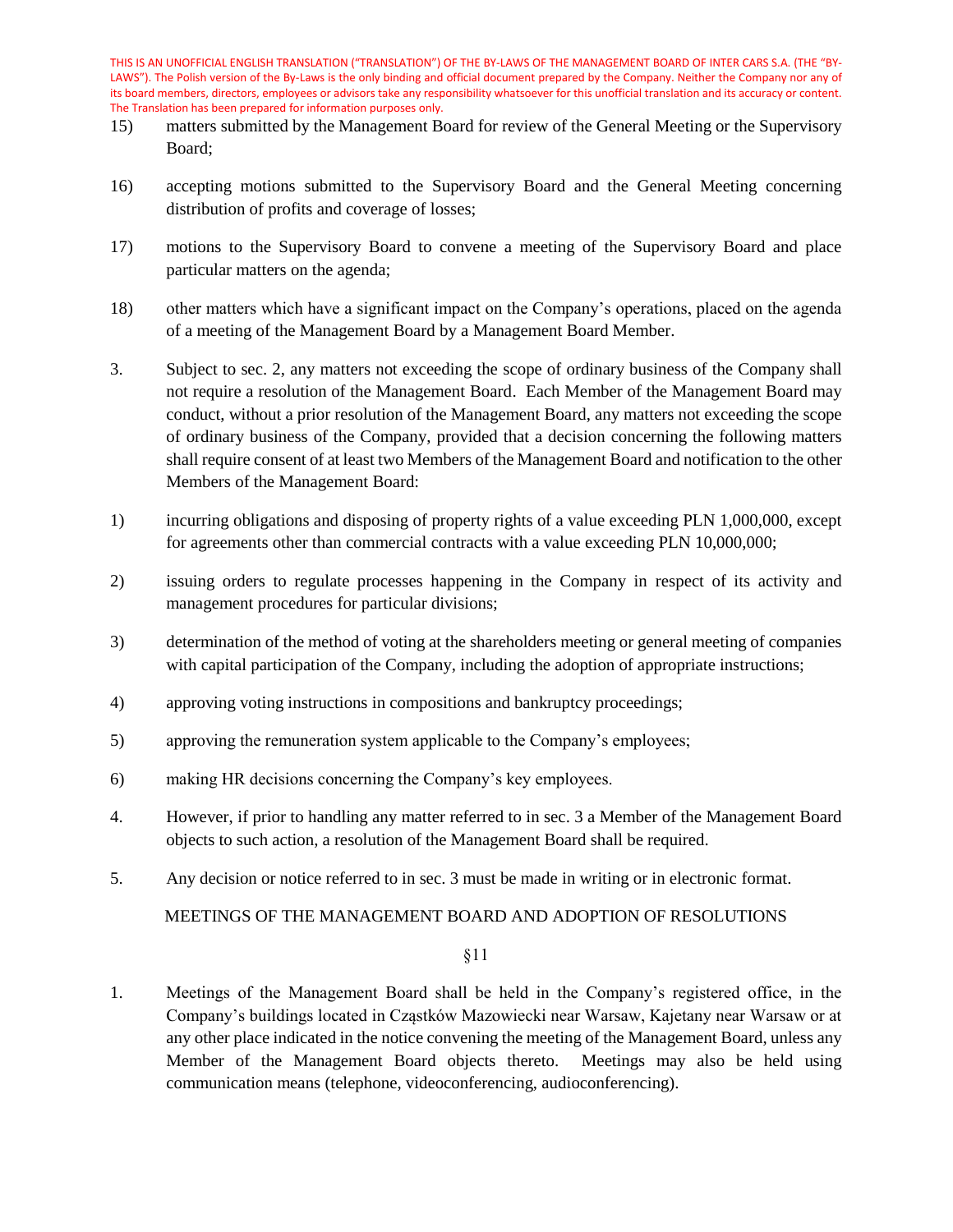- 2. Meetings of the Management Board shall be held at least every two weeks. In particularly justified cases a meeting of the Management Board may be held at a later date, but not later than within 21 days of the date of the previous meeting.
- 3. Regular meetings of the Management Board will be held every Tuesday, other than a statutory nonworking day, at 10:00 a.m. The Management Board may specify any other day on which regular meetings of the Management Board will be held and detailed rules for preparing materials for meetings of the Management Board, but in such a case meetings of the Management may also be called at another date, in a manner ensuring information about the place, date and agenda. In the case of regular meetings of the Management Board, it is not required to give prior notice to call such meetings or to provide the agenda in advance.
- 5. The Management Board meeting shall be called and chaired by the President of the Management Board. The Management Board may authorize other Members of the Management Board to call and chair meetings of the Management Board.
- 6. Each Member of the Management Board shall be authorized to request the President of the Management Board to call a meeting of the Management Board. The President of the Management Board shall then be obliged to call such meeting within 48 hours of the request to call it, unless the matter is urgent, then one should call a meeting immediately.
- 7. Each Member of the Management shall be authorized to call a meeting of the Management Board independently, if any matter must be handled urgently by the Management Board, and it is impossible to call a meeting of the Management Board by the President of the Management Board in a manner referred to in sec. 6 or such meeting has not been called despite a request to call it.
- 8. Requests to call a meeting of the Management Board and notices of convening a meeting of the Management Board may be delivered in writing, by fax or by e-mail. The proposed agenda should be indicated in such a request or notice.
- 9. The President of the Management Board is obliged to call a meeting of the Management Board at a written request of the Supervisory Board. Such meeting should be held no later than within 7 days of the date of delivery of the request or at a later date scheduled by the Supervisory Board.
- 10. A meeting of the Management Board may be called immediately if all Members of the Management Board are notified and none of them objects to the date, place and agenda of the meeting.
- 11. Members of the Management Board shall be obliged to participate in meetings of the Management Board. The Company's registered proxies and other persons whose presence will be deemed purposeful may participate in a meeting of the Management Board.
- 12. One non-justified absence of a Member of the Management at a meeting per month shall be permissible. Any absence shall be deemed to be justified in the event of sickness, vacation, business trip and other force majeure events.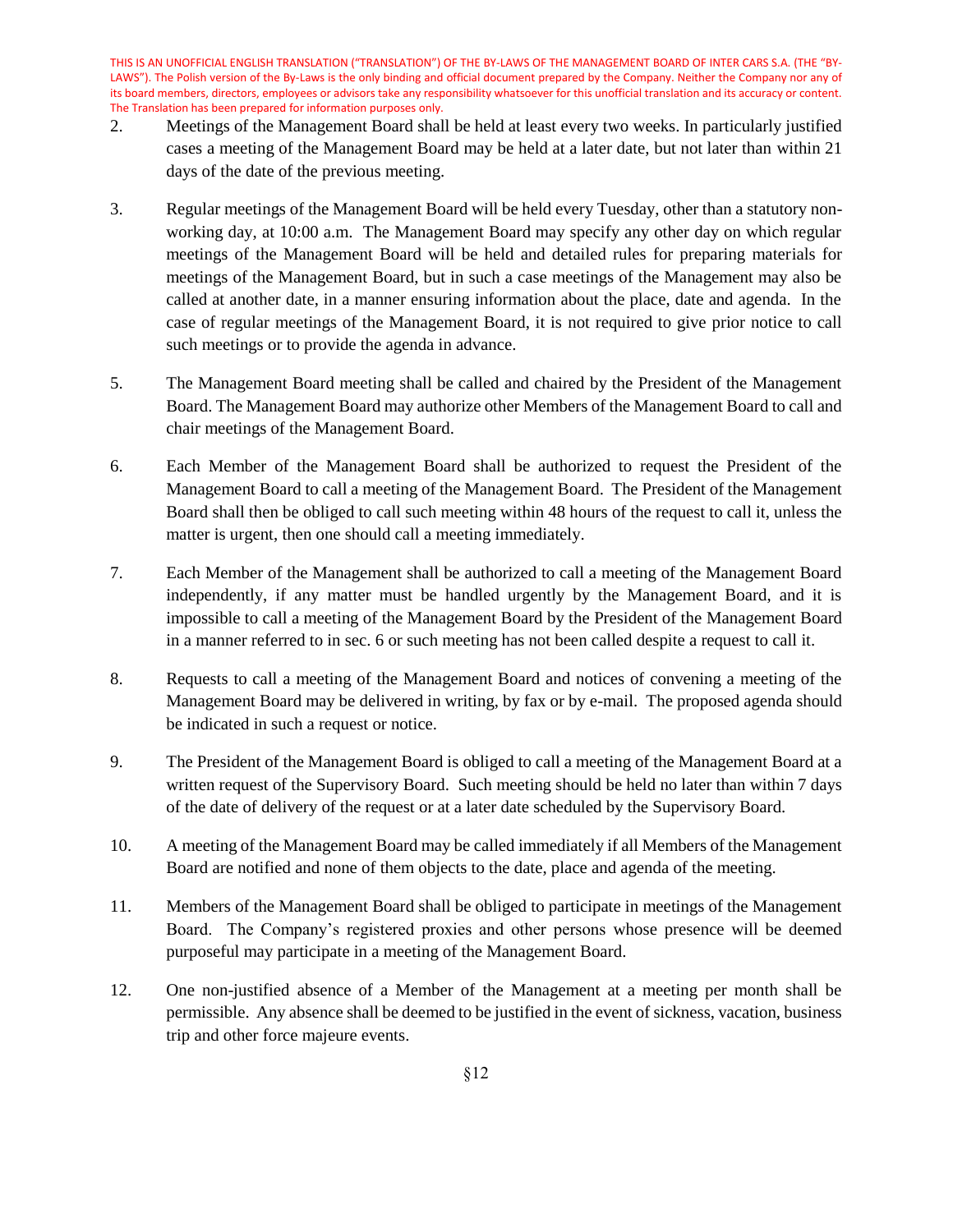- 1. The President of the Management Board or any other Member of the Management Board appointed by the Management Board shall chair meetings of the Management Board, and in particular he shall:
	- 1) conduct the meeting;
	- 2) monitor the observance of the agenda and voting;
	- 3) give the floor to speakers;
	- 4) schedule breaks during the meeting;
	- 5) accept motions;
	- 6) put resolutions to a vote;
	- 7) count votes cast when passing resolutions;
	- 8) ascertains that resolutions have been passed.
- 2. If the President of the Management Board or another Member of the Management Board appointed by the Management Board is absent for a period longer than 7 days, meetings of the Management Board shall be called and chaired by the Vice President of the Management Board, and if he is absent, by a Management Board Member appointed by the President of the Management Board.

§13

- 1. The subject matter and agenda of meetings of the Management Board and the order in which motions shall be reviewed shall be determined by the President of the Management Board or another Member of the Management Board calling a meeting of the Management Board, including the points of the agenda proposed by Members of the Management Board.
- 2. Motions to be reviewed at a meeting of the Management Board shall be submitted by Members of the Management Board and registered proxies of the Company. Directors and other persons directly reporting to the Members of the Management Board shall submit motions to be reviewed at a meeting of the Management Board, after the acceptance thereof by the relevant Member of the Management Board.

- 1. Resolutions of the Management Board shall be passed at meetings of the Management Board.
- 2. Voting at meetings of the Management Board shall be by open ballot. At a request of a Member of the Management Board the Chairman of the meeting of the Management Board shall order a secret ballot.
- 3. Members of the Management Board may participate in passing resolution of the Management Board by casting their vote in writing through another Member of the Management Board. Voting by written ballot cannot concern any matters placed on the agenda during a meeting of the Management Board.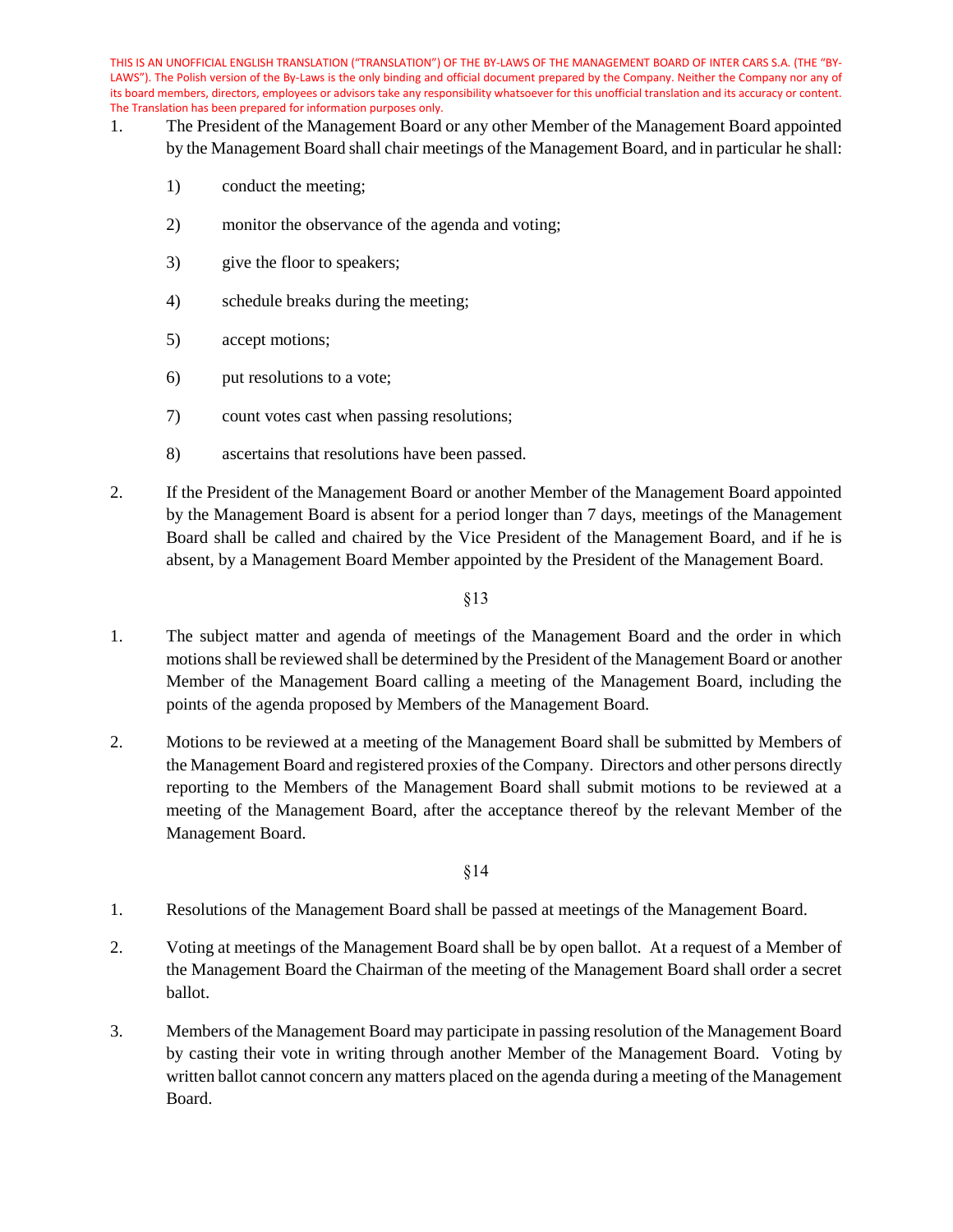- 4. Resolutions of the Management Board may be passed if all Members of the Management Board have been duly notified of the meeting of the Management Board.
- 5. Resolutions of the Management Board shall be passed by an absolute majority of votes cast, with the presence of at least one half of the Members of the Management Board.
- 6. An absolute majority of votes means at least one vote "in favor" more than the sum of votes "against" and abstentions.
- 7. A member of the Management Board shall have the right to submit a dissenting opinion to the resolution that has been passed and enter such opinion word-by-word to the minutes.

§15

- 1. Resolutions of the Management Board may also be passed by the Management Board:
	- 1) in writing; or
	- 2) using communication means.
- 2. The President of the Management Board, and in his absence the Vice President of the Management Board, shall decide to hold voting in any manner referred to in sec. 1, whether at his initiative or at the request of a Member of the Management Board.
- 3. Validity of a resolution passed in the manner referred to in sec. 1 depends on the prior consent of all Members of the Management Board to hold voting in a given manner, provided that casting a vote in such manner shall be presumed to constitute such consent.

§16

If a resolution is passed in a manner referred to in §15 sec. 1 point 1 Members of the Management Board shall submit their statements as to the manner of voting in separate letters containing an identical text of the resolution and return them immediately to the Company's Management Board Office.

- 1. Resolutions may be passed in the manner referred to in §15 sec. 1 point 2 by telephone, audioconferencing, videoconferencing or e-mail.
- 2. Resolutions shall be passed by the Management Board by e-mail as a means of communication in the following manner: a draft resolution made in writing shall be sent by the President of the Management Board or the Vice President of the Management Board or a person authorized by the President of the Management Board or the Vice President of the Management Board by electronic mail to all Members of the Management Board to the e-mail addresses previously indicated by them. Members of the Management Board shall cast their votes by e-mail, by sending an answer to the email message referred to in the previous sentence.
- 3. Resolutions shall be passed by the Management Board by telephone or through audioconferencing or videoconferencing as a means of communication in the following manner: a draft resolution made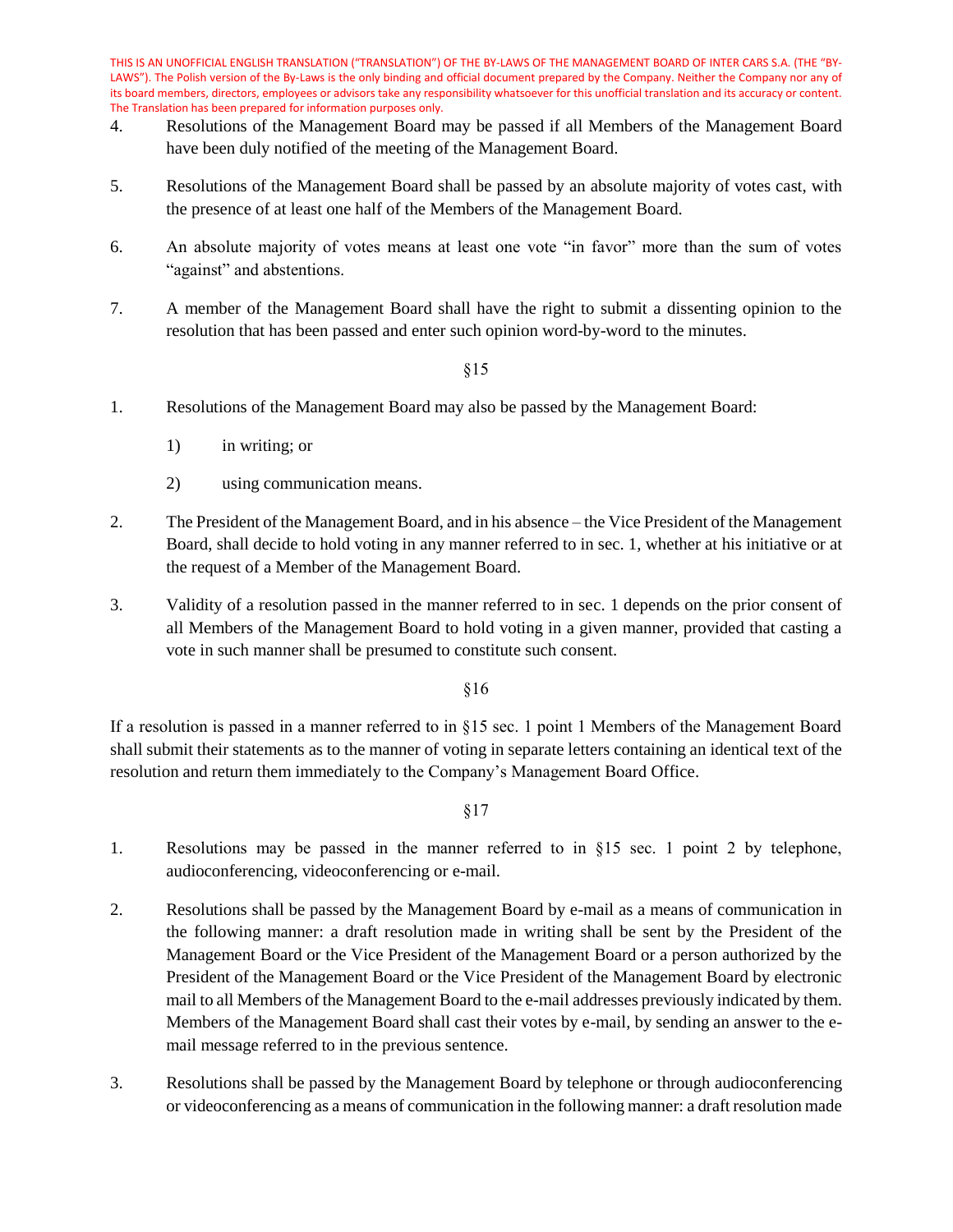in writing shall be read out by the President of the Management Board or another Member of the Management Board, and particular Members of the Management shall immediately cast their votes by communicating with one another by the same means of communication.

§18

- 1. Minutes shall be drawn up to record meetings and resolutions of the Management Board. Minutes shall also be prepared after carrying out voting in the manner referred to in §15 sec. 1, on the basis of statements of the Management Board Members.
- 2. Minutes may be prepared in Polish or in English.
- 3. Minutes shall be drawn up by a recording clerk appointed on a case-by-case basis by the Member of the Management Board chairing the meeting of the Management Board.
- 4. Minutes shall be signed by all Members of the Management Board present at the meeting.

- 1. Minutes of a meeting of the Management Board should contain:
	- 1) the number of the minutes, and the data and place of the meeting;
	- 2) the names and surnames of the Member of the Management Board, present at the meeting of the Management Board;
	- 3) the statement that the Management Board is able to pass valid resolutions;
	- 4) the names and surnames as well as positions of the persons invited and present at the meeting;
	- 5) the agenda;
	- 6) a brief summary of the matter being reviewed and the statements put forwards for recoding in the minutes;
	- 7) the adopted resolutions;
	- 8) the number of votes passed in favor and against the resolution and the number of abstentions, including the number of votes cast in the manner specified in §14 sec. 3;
	- 9) reservations and dissenting opinions of the Members of the Management regarding the resolutions passed;
	- 10) any recommendations and conclusions, if submitted or formulated.
- 2. The provisions of sec. 1 shall apply accordingly to the minutes drawn up after the voting in the manner referred to in §15 sec. 1;
- 3. The following shall be attached to the minutes: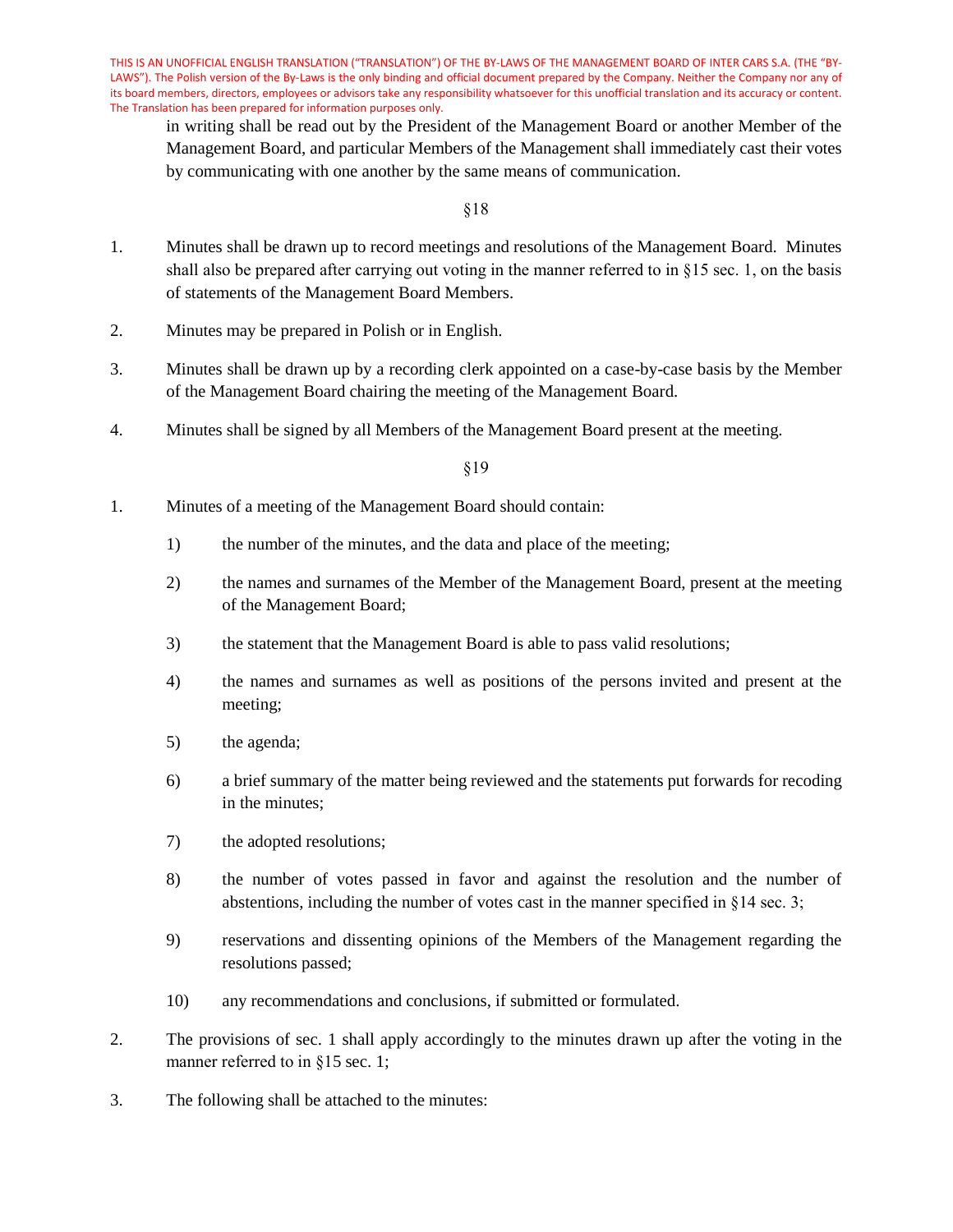- 1) a list of attendees;
- 2) a document confirming that the meeting of the Management Board has been convened, with the agenda;
- 3) conclusions and other materials being the subject of the meeting;
- 4) in the case of votes cast in the manner specified in §14 sec. 3, a letter confirming that a vote was cast by a Member of the Management Board through another Member of the Management Board;
- 5) if a resolution is passed in the manner referred to in §15 sec. 1 point 1, letters containing resolutions and statements of the Management Board concerning their consent to the adoption of resolutions;
- 6) if a resolution is passed in the manner referred to in  $\S17$  sec. 2, printouts of statements of the Members of the Management Board made by electronic mail.
- 4. Extracts of minutes can be made. Extracts shall be signed by the President of the Management Board or the Member of the Management chairing the meeting of the Management Board.
- 5. Detailed procedures for preparing and signing minutes, making extracts from minutes and storing Books of Minutes may be determined by the President of the Management Board by way of a decision.
- 6. Minutes of a meeting of the Management Board should be drawn up within 7 days of the date of holding the meeting. If a resolution is passed in the manner referred to in §15 sec. 1, minutes should be drawn up within 14 days of the date of passing the resolution.

§20

- 1. The book of minutes consists of minutes and the record of minutes and resolutions.
- 2. The record of minutes and resolutions should be kept in an electronic form and should contain the dates of meetings, the numbers of minutes and resolutions, along with the information about the subject matter of such resolutions.
- 3. The Company's Management Board Office shall keep the book of minutes of meetings of the Management Board and keep a record of minutes and meetings.

## FINAL PROVISIONS

§21

Without the Supervisory Board's consent the Members of the Management Board cannot engage in any competitive business, participate in any competitive companies, whether as a partner of a civil law partnership or any other partnership, or as a member of a governing body of a corporation, or participate in any other competitive legal person as a member of its governing bodies. It shall also apply to participation